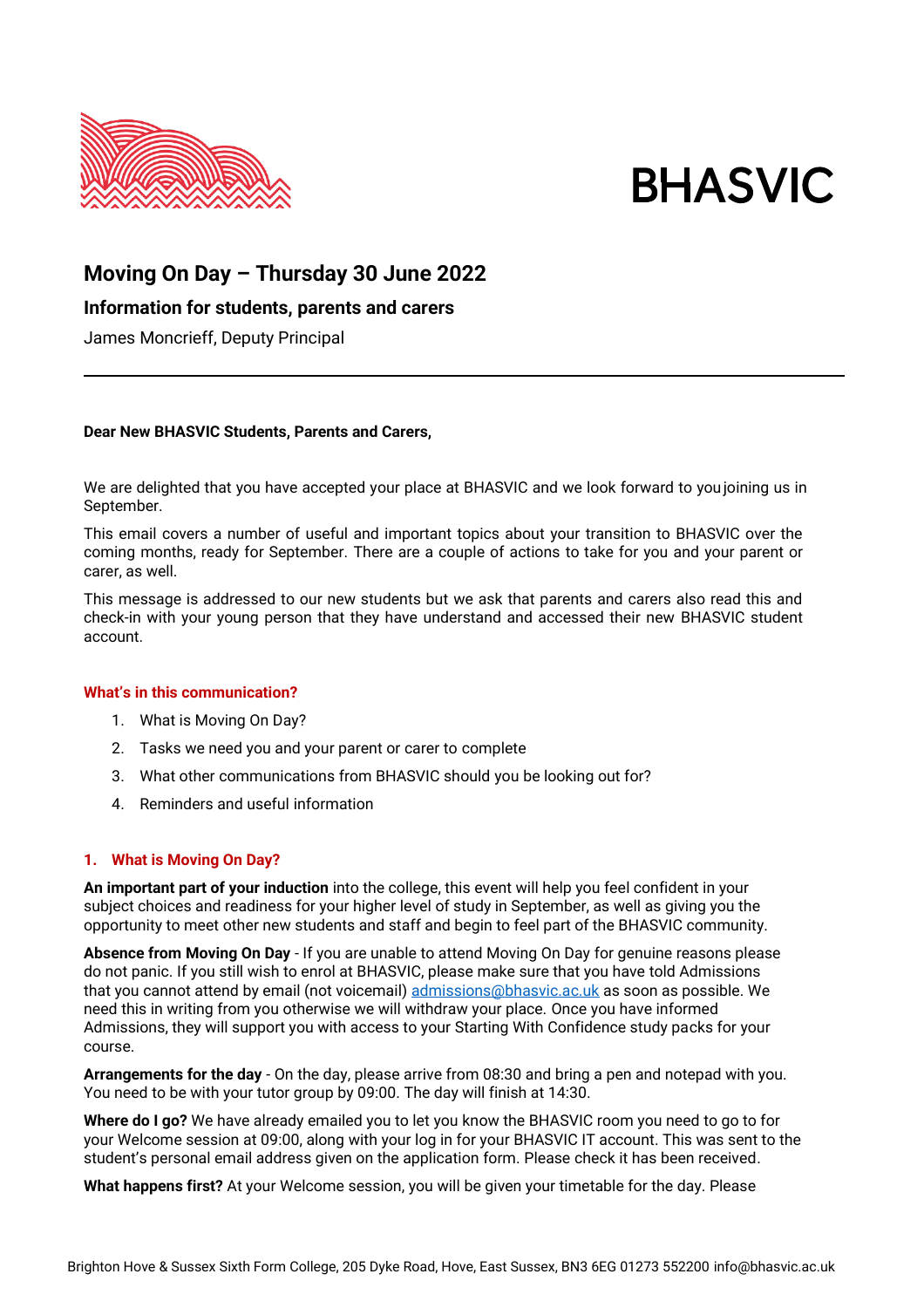follow your timetable as no changes can be made to your lessons on the day. It is important that you arrive on time for your Welcome session, so we recommend arriving no later than 08.45 to give yourself a bit of time to find your room – we will have students and staff on hand to help you find your way. A map can be found on the **[Contact Us](https://www.bhasvic.ac.uk/contact-us)** page of our website to help you find your way. You will get to know your way around BHASVIC very quickly in September, trust me – it might seem like a big place at first but it isn't really!

**Food and Drink** - The college's canteen and café will be open throughout the day, where hot and cold meals, drinks and snacks are available. Cash is quicker and easier, but we will also accept card and contactless payments. You are welcome to bring a packed lunch with you to eat in our social areas or outside.

**Advice and Support** - At Moving On Day, there will be a large team of experienced managers available at all times to give you advice on anything you might need. Often our students wish to discuss their course choices or request a change – this is fine, come to the Help Desk and we'll talk with you about that. We are also able to give advice about financial support, travel advice and take payments for deposit or course charges. Our support teams will also be available to discuss any other topics, personal circumstances, questions or support you may need.

#### **2. Tasks we need you and your parent or carer to complete**

**New Student Survey** – If you haven't done so already, please **[follow the link](https://www.smartsurvey.co.uk/s/SHYRXS/)** and complete this important survey by **16:00 on Friday 24 June**. We ask that, if possible, you complete this with your parent/carer as you may need help in answering some of these important questions. The purpose of this survey is to help us identify what support and opportunities you may benefit from whilst studying with us.

**New Parents and Carers Evening: 12th July –** further details will follow soon. We have a **[Parents and](https://www.bhasvic.ac.uk/parents-carers-dashboard)  [Carers Dashboard](https://www.bhasvic.ac.uk/parents-carers-dashboard)** full of helpful resources, please also see the latest [Parents' & Carers' News](https://www.bhasvic.ac.uk/news/parents-carers-news-spring-2022) Spring [2022.](https://www.bhasvic.ac.uk/news/parents-carers-news-spring-2022)

#### **3. What other communications from BHASVIC should I be looking out for?**

We will communicate to parents/carers via email addresses you provided at application. Once we have set up the BHASVIC student account details (see 1 directly below) we will use those from that point forward to communicate with our new students. Please keep checking all these inbox and SPAM folders (frequently your email service provider will think the college is spamming you). Look out for the following from us:

- 1. You should have already received your BHASVIC student account details (your login for BHASVIC systems and your new Student Email Address and the room you need to go to at the start of Moving on Day). This was sent to your personal email address provided at application.
- 2. Instructions on how to upload your BHAVIC college student photograph, used for your IDbadge and the college information systems. This is waiting for you in your new BHASVIC Student Email Account.
- 3. Your enrolment appointment date and time (see details below). This will be sent to your BHASVIC Student Email.

#### **4. Reminders and useful information**

**Term Dates and enrolment days** – Term Dates and parent-friendly calendars are on our website > follow the **Parents and Carers** tab at the top and look for the **Calendars** icon.

**Enrolment** – our enrolment days for new students are on **Tuesday 30** and **Wednesday 31 August**. Your enrolment interview appointment will be on one of these days and must be attended in person. We will email the appointment time and date to your BHASVIC Student Email. These will be sent in July/August. Your enrolment session will last approximately 30 to 90 minutes. If you